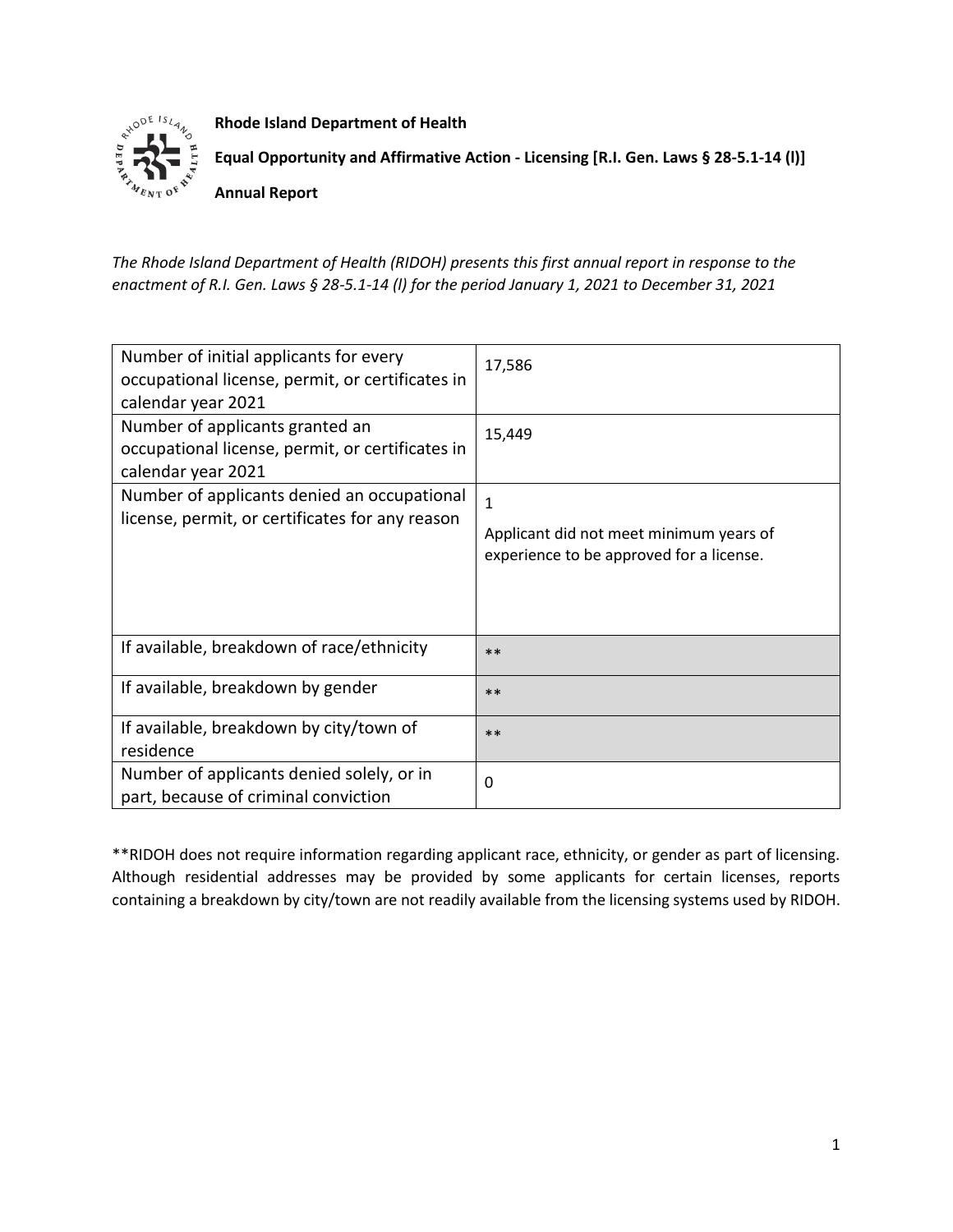|                                                           | <b>Number of</b><br>applications<br><b>Received</b> | <b>Number of</b><br><b>Applications</b><br><b>Issued</b> | <b>Number of</b><br><b>Applications</b><br><b>Denied for</b><br>Any Reason | <b>Number of</b><br><b>Applications</b><br><b>Denied</b><br>Solely, or In<br>Part, Because<br>of Criminal<br><b>Conviction</b> |
|-----------------------------------------------------------|-----------------------------------------------------|----------------------------------------------------------|----------------------------------------------------------------------------|--------------------------------------------------------------------------------------------------------------------------------|
| Acupuncture                                               |                                                     |                                                          |                                                                            |                                                                                                                                |
| Doctor of Acupuncture & Oriental<br>$\bullet$<br>Medicine | $\overline{4}$                                      | $\overline{4}$                                           | 0                                                                          | $\mathbf 0$                                                                                                                    |
| Doctor of Acupuncture & Oriental<br>Medicine/Chinese Herb | 5                                                   | 6                                                        | 0                                                                          | $\mathbf 0$                                                                                                                    |
| <b>Total</b>                                              | $\boldsymbol{9}$                                    | 10                                                       | 0                                                                          | $\mathbf 0$                                                                                                                    |
| <b>Applied Behavioral Analyst</b>                         |                                                     |                                                          |                                                                            |                                                                                                                                |
| <b>Applied Behavior Analyst</b><br>$\bullet$              | 53                                                  | 46                                                       | 0                                                                          | 0                                                                                                                              |
| <b>Applied Behavior Assistant Analyst</b>                 | $\mathbf{1}$                                        | $\mathbf{1}$                                             | 0                                                                          | $\mathbf 0$                                                                                                                    |
| <b>Total</b>                                              | 54                                                  | 47                                                       | 0                                                                          | 0                                                                                                                              |
| <b>Athletic Trainer</b>                                   | 25                                                  | 27                                                       | 0                                                                          | $\mathbf 0$                                                                                                                    |
| <b>Total</b>                                              | 25                                                  | 27                                                       | $\pmb{0}$                                                                  | $\mathbf 0$                                                                                                                    |
| <b>Chemical Dependency Professional</b>                   |                                                     |                                                          |                                                                            |                                                                                                                                |
| <b>Chemical Dependency Clinical</b><br>$\bullet$          | 6                                                   | 5                                                        | 0                                                                          | $\mathbf 0$                                                                                                                    |
| Supervisor                                                |                                                     |                                                          |                                                                            |                                                                                                                                |
| <b>Chemical Dependency Professional</b>                   | 44                                                  | 43                                                       | 0                                                                          | $\mathbf 0$                                                                                                                    |
| <b>Total</b>                                              | 50                                                  | 48                                                       | 0                                                                          | $\mathbf 0$                                                                                                                    |
| Chiropractic                                              |                                                     |                                                          |                                                                            |                                                                                                                                |
| Chiropractor<br>$\bullet$                                 | $\overline{2}$                                      | 1                                                        | 0                                                                          | 0                                                                                                                              |
| Chiropractor/Physiotherapy                                | 14                                                  | 14                                                       | 0                                                                          | 0                                                                                                                              |
| <b>Total</b>                                              | 16                                                  | 15                                                       | $\mathbf 0$                                                                | $\mathbf 0$                                                                                                                    |
| <b>Cosmetology/Barbering</b>                              |                                                     |                                                          |                                                                            |                                                                                                                                |
| <b>Barber</b>                                             | 28                                                  | 17                                                       | 0                                                                          | 0                                                                                                                              |
| <b>Barber Apprentice</b>                                  | 29                                                  | 29                                                       | 0                                                                          | 0                                                                                                                              |
| <b>Barber-Temp Permit</b>                                 | $\overline{7}$                                      | 5                                                        | 0                                                                          | 0                                                                                                                              |
| Esthetician                                               | 126                                                 | 117                                                      | 0                                                                          | $\pmb{0}$                                                                                                                      |
| Esthetician Instructor                                    | 3                                                   | 3                                                        | 0                                                                          | 0                                                                                                                              |
| Esthetician - Temp Permit                                 | 24                                                  | 21                                                       | 0                                                                          | 0                                                                                                                              |
| Hairdresser Instructor                                    | $\overline{7}$                                      | 5                                                        | 0                                                                          | 0                                                                                                                              |
| Hairdresser/Cosmetologist                                 | 295                                                 | 252                                                      | 0                                                                          | 0                                                                                                                              |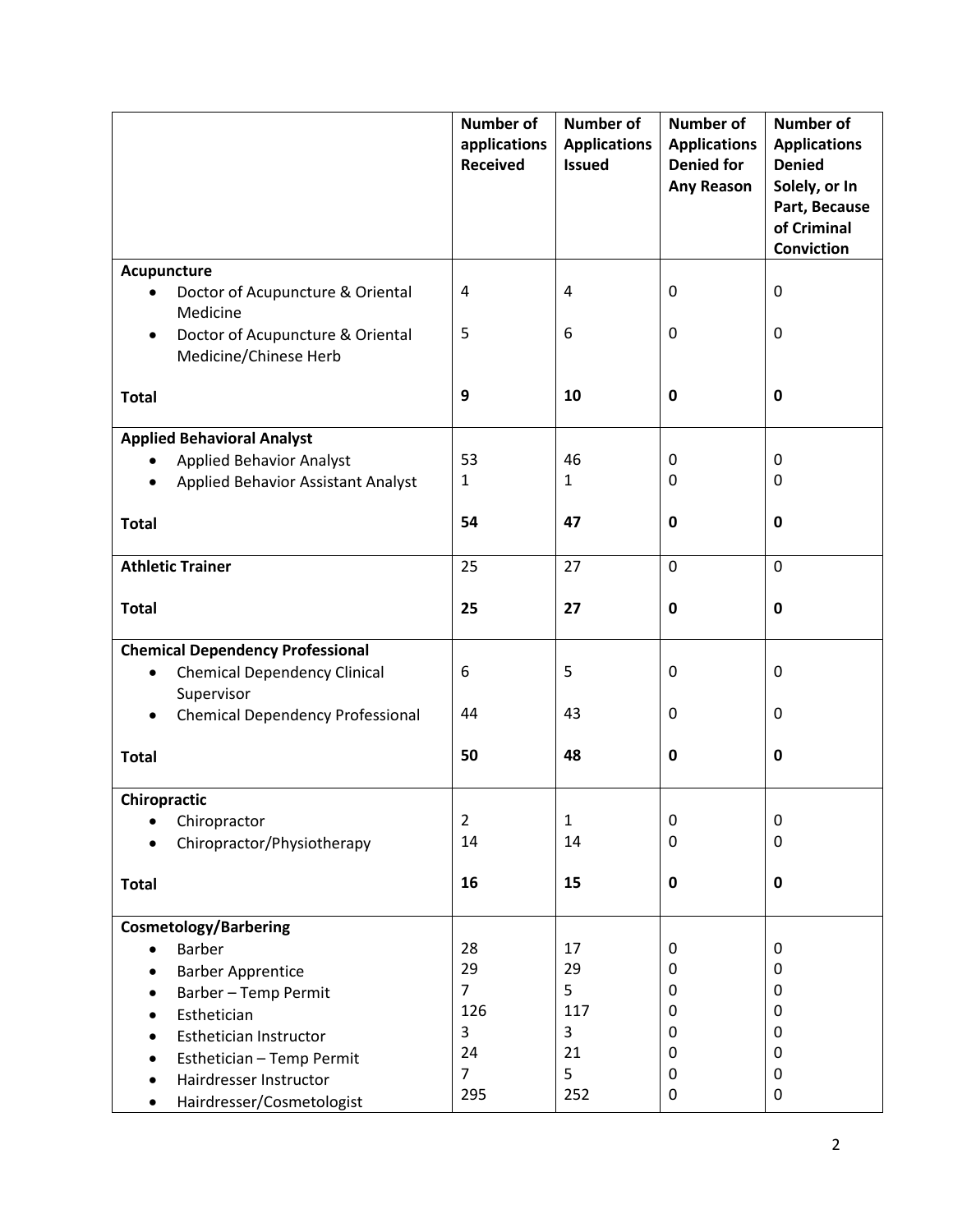| $\bullet$     | Hairdresser-Temp Permit                            | 36             | 30             | 0 | 0           |
|---------------|----------------------------------------------------|----------------|----------------|---|-------------|
| $\bullet$     | Inmate Barber Apprentice                           | 1              | $\mathbf{1}$   | 0 | 0           |
|               | <b>Manicuring Instructor</b>                       | $\overline{2}$ | $\overline{2}$ | 0 | 0           |
| $\bullet$     | Manicurist                                         | 147            | 90             | 0 | 0           |
|               | Manicurist-Temp Permit                             | 27             | 24             | 0 | 0           |
|               |                                                    |                |                |   |             |
| <b>Total</b>  |                                                    | 732            | 596            | 0 | 0           |
| <b>Dental</b> |                                                    |                |                |   |             |
| $\bullet$     | <b>CSR-Dentist</b>                                 | 51             | 49             | 0 | 0           |
|               | <b>CSR-Hospital Dental Officer (Limited)</b>       | 3              | 3              | 0 | 0           |
| $\bullet$     | Dental Anesthesia-Minimal Sedation                 | 3              | 3              | 0 | 0           |
|               | Dental Anesthesia -Moderate                        | $\overline{4}$ | 3              | 0 | 0           |
|               | Sedation                                           |                |                |   |             |
| ٠             | Dental Anesthesia-Nitrous Oxide                    | 13             | 12             | 0 | 0           |
| $\bullet$     | <b>Dental Hygienist</b>                            | 50             | 50             | 0 | 0           |
| $\bullet$     | Dental Hygienist-Local Anesthesia                  |                |                |   |             |
|               | Permit                                             | 52             | 51             | 0 | 0           |
| ٠             | Dental Hygienist-Nitrous Oxide Permit              |                |                |   |             |
|               | Dentist                                            | 5              | 4              | 0 | 0           |
|               | Hospital Dental Officer (Limited)                  | 61             | 59             | 0 | 0           |
| $\bullet$     | Maxillofacial Surgery Dental Hygienist             | 12             | 12             | 0 | 0           |
| ٠             | Public Health Dental Hygienist                     | 5              | 4              | 0 | 0           |
|               | <b>Volunteer Dentist</b>                           | 5              | 5              | 0 | 0           |
|               |                                                    |                |                | 0 | 0           |
|               |                                                    | $\mathbf{1}$   | 1              |   |             |
| <b>Total</b>  |                                                    | 265            | 256            | 0 | $\mathbf 0$ |
|               |                                                    |                |                |   |             |
| $\bullet$     | Dietician/Nutritionist                             | 71             | 68             | 0 | 0           |
|               | Dietician/Nutritionist                             | 1              | 1              | 0 | 0           |
|               | Dietician/Nutritionist-Grad Status                 |                |                |   |             |
| <b>Total</b>  |                                                    | 72             | 69             | 0 | 0           |
|               | <b>Drinking Water Operator</b>                     |                |                |   |             |
|               | DO Class 1-Full                                    | 15             | 16             | 0 | 0           |
|               |                                                    | 10             | 6              | 0 | 0           |
|               | DO Class 1- Operator in Training                   | 6              | 7              | 0 | 0           |
|               | DO Class 2-Full                                    | 8              | 4              | 0 | 0           |
|               | DO Class 2-Operator in Training                    | 9              | 9              | 0 | 0           |
|               | DO Class 3-Full                                    | 5              | 5              | 0 | 0           |
|               | DO Class 3-Operator in Training                    | $\overline{2}$ | $\overline{2}$ | 0 | 0           |
|               | DO Class 4-Full                                    | $\overline{2}$ | $\overline{2}$ | 0 | 0           |
|               | DO Class VSS-Full                                  | $\mathbf{1}$   | 1              | 0 | 0           |
|               | DO Class VSS-Operator in Training                  | 8              | 8              | 0 | 0           |
|               | TO Class 1-Full                                    | 12             | 10             | 0 | 0           |
|               | TO Class 1-Operator in Training<br>TO Class 2-Full | 5<br>4         | 5<br>3         | 0 | 0           |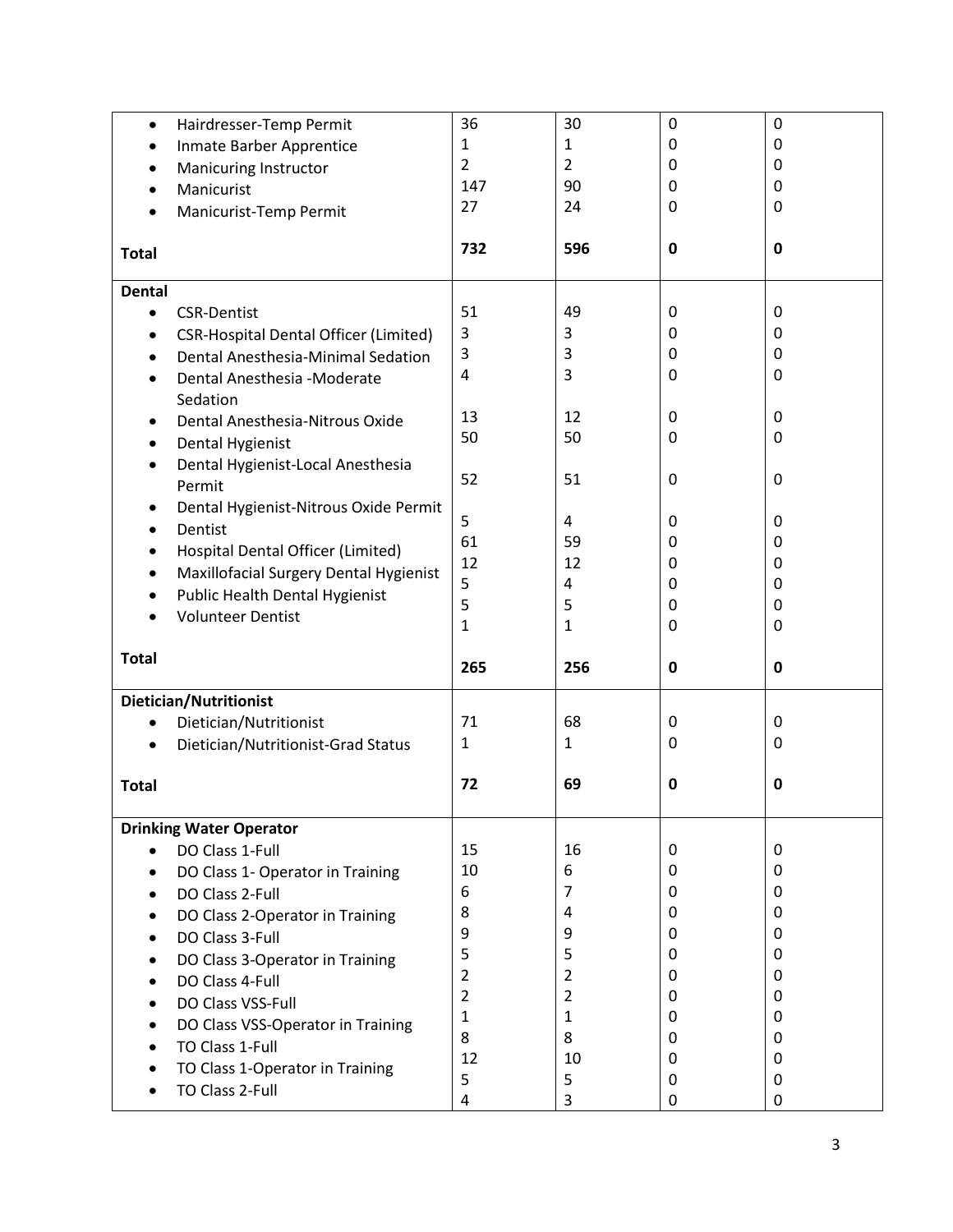| $\bullet$          | TO Class 2-Operator in Training      | 3              | 2              | 0            | 0           |
|--------------------|--------------------------------------|----------------|----------------|--------------|-------------|
| $\bullet$          | TO Class 3-Full                      | 3              | 3              | 1            | 0           |
|                    | TO Class 3-Operator in Training      | 1              | 1              | 0            | 0           |
| $\bullet$          | <b>TO Class VSS-Full</b>             | 1              | $\mathbf{1}$   | 0            | 0           |
|                    | TO Class VSS-operator in Training    |                |                |              |             |
|                    |                                      |                |                |              |             |
| <b>Total</b>       |                                      | 95             | 85             | $\mathbf{1}$ | 0           |
| Electrology        |                                      |                |                |              |             |
| $\bullet$          | Electrologist                        | 1              | 1              | 0            | 0           |
| $\bullet$          | <b>Electrologist Apprentice</b>      | 1              | 1              | 0            | 0           |
|                    |                                      |                |                |              |             |
| <b>Total</b>       |                                      | $\overline{2}$ | $\overline{2}$ | $\mathbf 0$  | $\mathbf 0$ |
|                    |                                      |                |                |              |             |
|                    | <b>Embalming/Funeral Directing</b>   |                |                |              |             |
| $\bullet$          | <b>Embalming Intern</b>              | 15             | 15             | 0            | $\mathbf 0$ |
| $\bullet$          | Funeral Director/Embalmer            | 4              | 7              | 0            | 0           |
| <b>Total</b>       |                                      | 19             | 22             | $\mathbf 0$  | $\mathbf 0$ |
|                    |                                      |                |                |              |             |
|                    | <b>Emergency Medical Services</b>    |                |                |              |             |
| $\bullet$          | <b>Advanced EMT</b>                  | 6              | 5              | 0            | 0           |
|                    | <b>Emergency Medical Responder</b>   | 12             | 12             | 0            | 0           |
| $\bullet$          | <b>EMT</b>                           | 326            | 314            | 0            | 0           |
|                    | <b>EMT-Cardiac</b>                   | 142            | 144            | 0            | 0           |
|                    | <b>EMT-Instructor Coordinator</b>    | 9              | 5              | 0            | 0           |
| $\bullet$          | <b>ERS-Endotracheal Intubation</b>   | 145            | 144            | 0            | 0           |
|                    | Paramedic                            | 44             | 43             | 0            | 0           |
|                    |                                      |                |                |              |             |
| <b>Total</b>       |                                      | 684            | 667            | $\mathbf 0$  | $\mathbf 0$ |
| <b>Food Safety</b> |                                      |                |                |              |             |
| ٠                  | Certified Food Safety Manager-       | 11             | 11             | U            | 0           |
|                    | State/Municipal                      |                |                |              |             |
| $\bullet$          | <b>Certified Food Safety Manager</b> | 822            | 821            | 0            | $\mathbf 0$ |
|                    | Certified Food Safety Manager-       | 11             | 10             | 0            | $\pmb{0}$   |
|                    | Instructor                           |                |                |              |             |
| <b>Total</b>       |                                      | 844            | 842            | $\pmb{0}$    | $\mathbf 0$ |
|                    | <b>Hearing Aid Dealers</b>           |                |                |              |             |
| $\bullet$          | Hearing aid Dealer/Fitter            | 5              | $\mathbf{1}$   | 0            | 0           |
|                    | Hearing Aid Dealer/Fitter-Temp       | $\overline{2}$ | $\overline{2}$ | 0            | 0           |
|                    |                                      |                |                |              |             |
| <b>Total</b>       |                                      | 7              | 3              | $\pmb{0}$    | $\mathbf 0$ |
|                    | <b>Interpreters for the Deaf</b>     |                |                |              |             |
|                    | Interpreters for the Deaf-Certified  | 45             | 30             | $\pmb{0}$    | $\pmb{0}$   |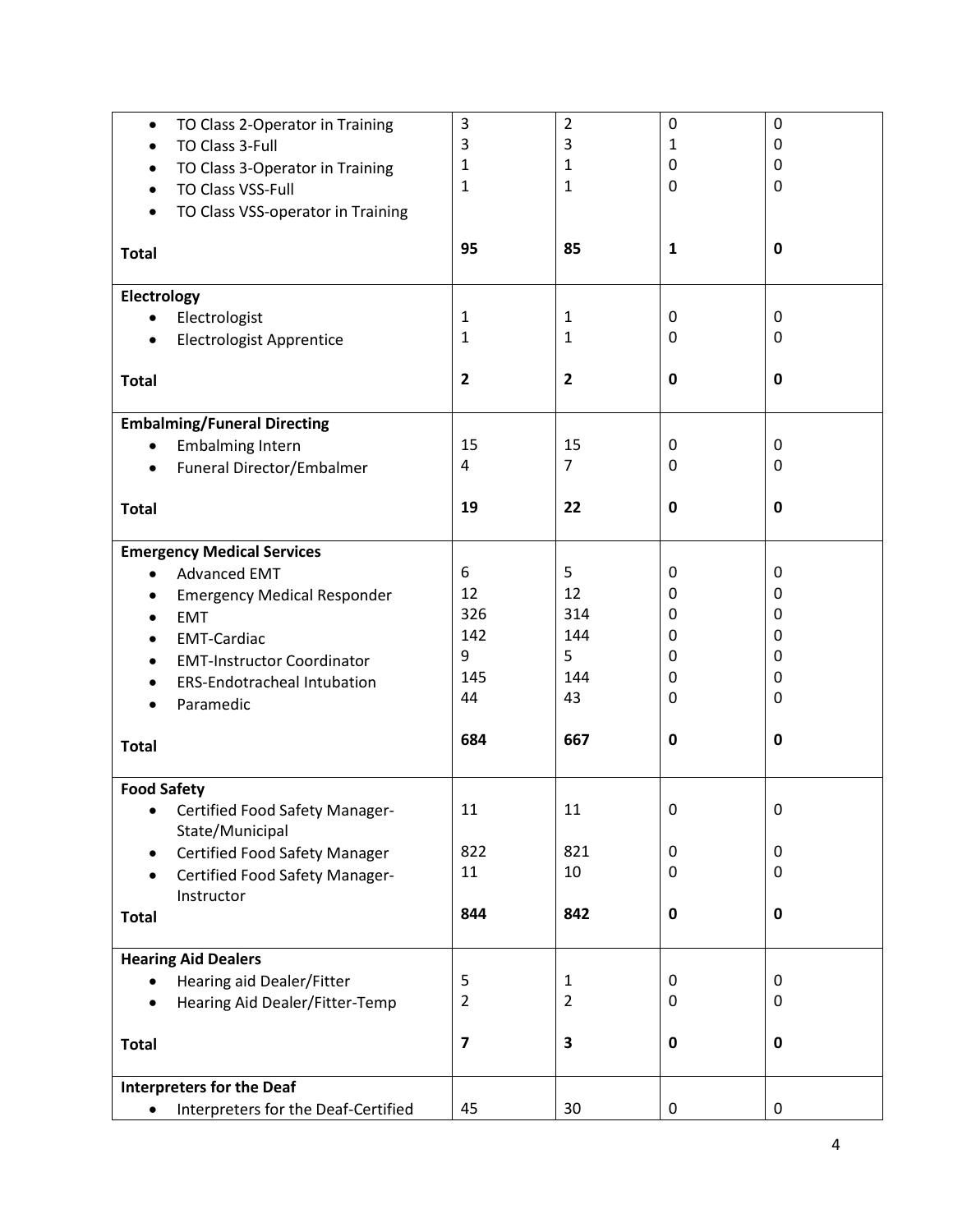| Interpreters for the Deaf- Screened<br>$\bullet$ | $\overline{a}$          | 3                       | $\pmb{0}$   | $\mathbf 0$ |
|--------------------------------------------------|-------------------------|-------------------------|-------------|-------------|
| <b>Total</b>                                     |                         |                         |             |             |
|                                                  | 49                      | 33                      | 0           | $\mathbf 0$ |
| <b>Lactation Consultant</b>                      | 8                       | 8                       | 0           | $\mathbf 0$ |
|                                                  |                         |                         |             |             |
| <b>Total</b>                                     | 8                       | 8                       | $\pmb{0}$   | $\mathbf 0$ |
| <b>Lead Program</b>                              |                         |                         |             |             |
| Lead Assessor<br>$\bullet$                       | 6                       | 6                       | 0           | $\mathbf 0$ |
| Lead Contractor                                  | 5                       | 5                       | 0           | 0           |
| Lead Initial 16 Hour Assessor<br>$\bullet$       | $\mathbf{1}$            | $\mathbf{1}$            | 0           | 0           |
| Lead Inspector in Training<br>$\bullet$          | $\overline{7}$          | $\overline{7}$          | 0           | 0           |
| Lead Supervisor                                  | 15                      | 15                      | 0           | $\mathbf 0$ |
| Lead worker<br>$\bullet$                         | 14                      | 14                      | 0           | $\mathbf 0$ |
| <b>Total</b>                                     | 48                      | 48                      | $\mathbf 0$ | $\mathbf 0$ |
|                                                  |                         |                         |             |             |
| <b>Marriage and Family Therapists/Mental</b>     |                         |                         |             |             |
| <b>Health Counselors</b>                         |                         |                         |             |             |
| Marriage and Family Therapist<br>$\bullet$       | 23                      | 13                      | 0           | $\mathbf 0$ |
| Mental health Counselor<br>$\bullet$             | 148                     | 123                     | 0           | 0           |
|                                                  |                         |                         |             |             |
| <b>Total</b>                                     | 171                     | 136                     | $\pmb{0}$   | $\pmb{0}$   |
| <b>Massage Therapist</b>                         | 73                      | 66                      | $\mathbf 0$ | $\mathbf 0$ |
|                                                  |                         |                         |             |             |
| <b>Total</b>                                     | 73                      | 66                      | $\pmb{0}$   | $\mathbf 0$ |
| <b>Midwifery</b>                                 |                         |                         |             |             |
| <b>Certified Midwife</b><br>$\bullet$            | $\mathbf{1}$            | 1                       | 0           | 0           |
| <b>Certified Nurse Midwife</b>                   | 5                       | 4                       | 0           | 0           |
| <b>Certified Professional Midwife</b>            | 3                       | 1                       | 0           | 0           |
| <b>CSR-Certified Nurse Midwife</b>               | 4                       | 3                       | $\pmb{0}$   | $\pmb{0}$   |
|                                                  |                         |                         |             |             |
| <b>Total</b>                                     | 13                      | $\boldsymbol{9}$        | $\pmb{0}$   | $\pmb{0}$   |
| <b>MMP OOS Physician</b>                         | 10                      | 10                      | $\mathbf 0$ | $\mathbf 0$ |
|                                                  |                         |                         |             |             |
| <b>Total</b>                                     | 10                      | 10                      | $\pmb{0}$   | $\mathbf 0$ |
|                                                  |                         |                         |             |             |
| <b>Music Therapy</b>                             | $\overline{\mathbf{4}}$ | $\overline{4}$          | $\pmb{0}$   | $\mathbf 0$ |
| <b>Total</b>                                     | $\overline{\mathbf{r}}$ | $\overline{\mathbf{4}}$ | $\pmb{0}$   | $\mathbf 0$ |
|                                                  |                         |                         |             |             |
| <b>Naturopathic Physician</b>                    | $\overline{\mathbf{4}}$ | 5                       | $\pmb{0}$   | $\mathbf 0$ |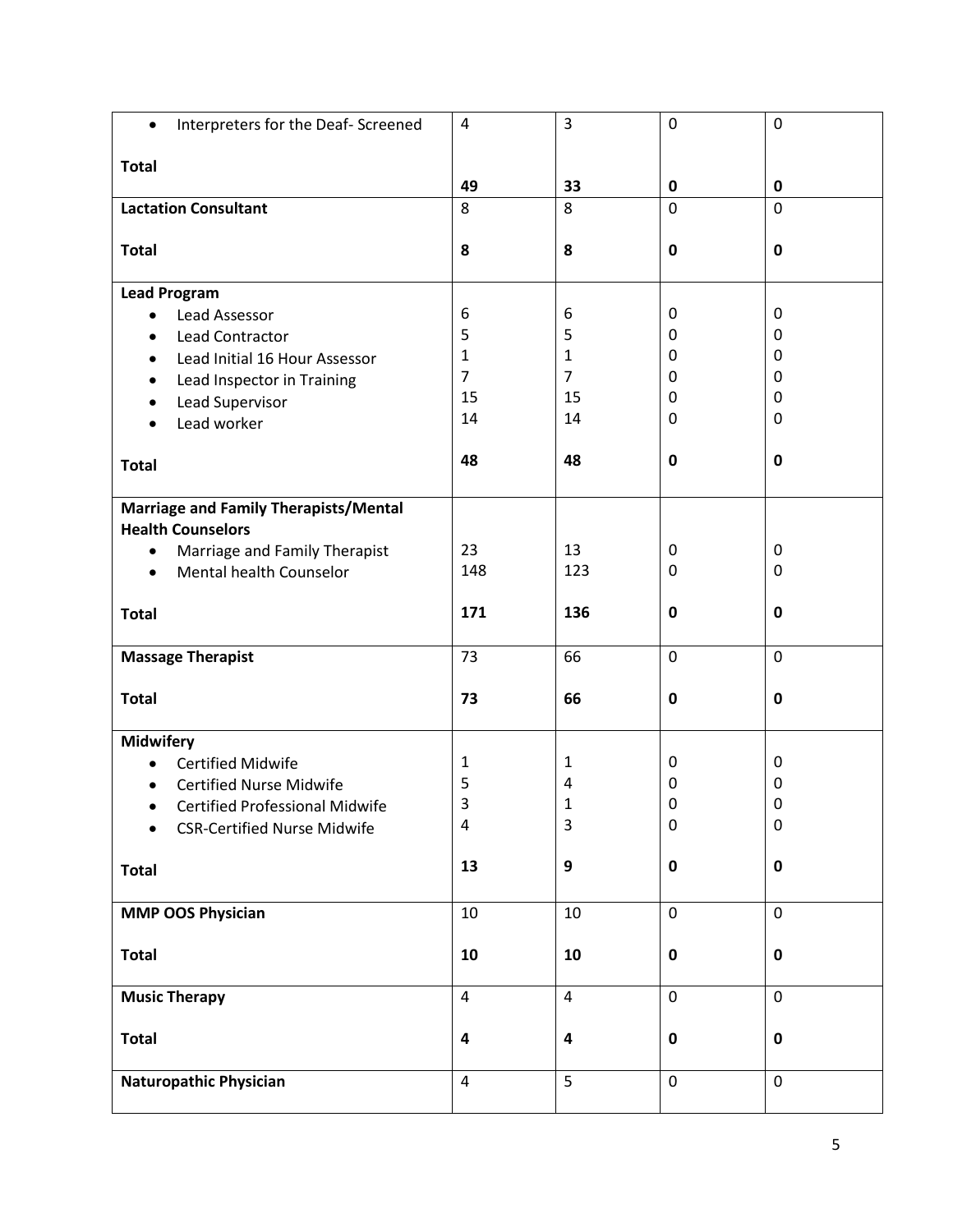| <b>Total</b>                                     | 4              | 5              | $\mathbf 0$ | $\mathbf 0$ |
|--------------------------------------------------|----------------|----------------|-------------|-------------|
| <b>Nursing</b>                                   |                |                |             |             |
| APRN CNP Adult/Gerontology<br>$\bullet$          | 80             | 75             | 0           | 0           |
| APRN CNP Family Individual Lifespan<br>$\bullet$ | 252            | 245            | 0           | 0           |
| <b>APRN CNP Neonatal</b><br>$\bullet$            | $\mathbf{1}$   | $\mathbf{1}$   | 0           | 0           |
| <b>APRN CNP Pediatric</b>                        | $\overline{7}$ | 8              | 0           | 0           |
| $\bullet$                                        | 62             | 62             | 0           | 0           |
| APRN CNP Psychiatric/Mental Health<br>$\bullet$  | 10             | 9              | 0           | 0           |
| APRN CNP Women's Health/Gender<br>$\bullet$      |                |                |             |             |
| Related                                          | $\overline{2}$ | 1              | 0           | 0           |
| <b>APRN CNS Adult/Gerontology</b><br>$\bullet$   | 1              | 0              | 0           | 0           |
| <b>APRN CNS Pediatric</b><br>$\bullet$           | $\overline{2}$ | $\overline{2}$ | 0           | 0           |
| APRN CNS Psychiatric/Mental Health<br>$\bullet$  | 1              | $\pmb{0}$      | 0           | 0           |
| APRN CNS Women's Health/Gender                   |                |                |             |             |
| Related                                          | 16             | 14             | 0           | 0           |
| APRN CRNA family/Individual Lifespan<br>٠        | $\Omega$       | $\mathbf{1}$   | 0           | 0           |
| APRN-Temp Permit<br>$\bullet$                    | 240            | 234            | 0           | 0           |
| <b>CSR-APRN</b>                                  | 541            | 388            | 0           | 0           |
| <b>Practical Nurse</b>                           | 4,110          | 3,427          | 0           | 0           |
| <b>Registered Nurse</b><br>$\bullet$             |                |                |             |             |
|                                                  |                |                |             |             |
| <b>Total</b>                                     | 5,325          | 4,467          | $\mathbf 0$ | 0           |
|                                                  |                |                |             |             |
| <b>Nursing Assistant</b>                         |                |                |             |             |
| <b>Medication Aide</b><br>$\bullet$              | 104            | 114            | 0           | 0           |
| <b>Nursing Assistant</b><br>$\bullet$            | 1,879          | 1,152          | 0           | 0           |
| Nursing Assistant-120 Day Permit<br>$\bullet$    | 1,754          | 1,697          | 0           | 0           |
|                                                  |                |                |             |             |
| <b>Total</b>                                     | 3,737          | 2,963          | $\pmb{0}$   | 0           |
|                                                  |                |                |             |             |
| <b>Occupational Therapy</b>                      |                |                |             |             |
| <b>Occupational Therapist</b>                    | 107            | 104            | $\mathbf 0$ | 0           |
| <b>Occupational Therapist-Grad Practice</b>      | 20             | 20             | 0           | 0           |
| <b>Occupational Therapist-Temp</b>               | 5              | 3<br>44        | 0           | 0           |
| <b>Occupational Therapy Assistant</b>            | 44             |                | 0           | 0           |
| <b>Occupational Therapy Assistant-Grad</b>       | 15             | 17             | 0           | 0           |
| Practice                                         |                |                |             |             |
| <b>Occupational Therapy Assistant-Temp</b>       | $\mathbf{1}$   | $\mathbf{1}$   | 0           | 0           |
|                                                  | 192            | 189            | $\pmb{0}$   | 0           |
| <b>Total</b>                                     |                |                |             |             |
| <b>Optometry</b>                                 |                |                |             |             |
| <b>CSR-Optometrist TX RX Amplified</b>           | 11             | 11             | 0           | 0           |
| Glaucoma                                         |                |                |             |             |
| <b>CSR-Optometrist TX RX Amplified</b>           | $\mathbf{1}$   | 1              | 0           | 0           |
| Optician                                         | 11             | 4              | $\pmb{0}$   | 0           |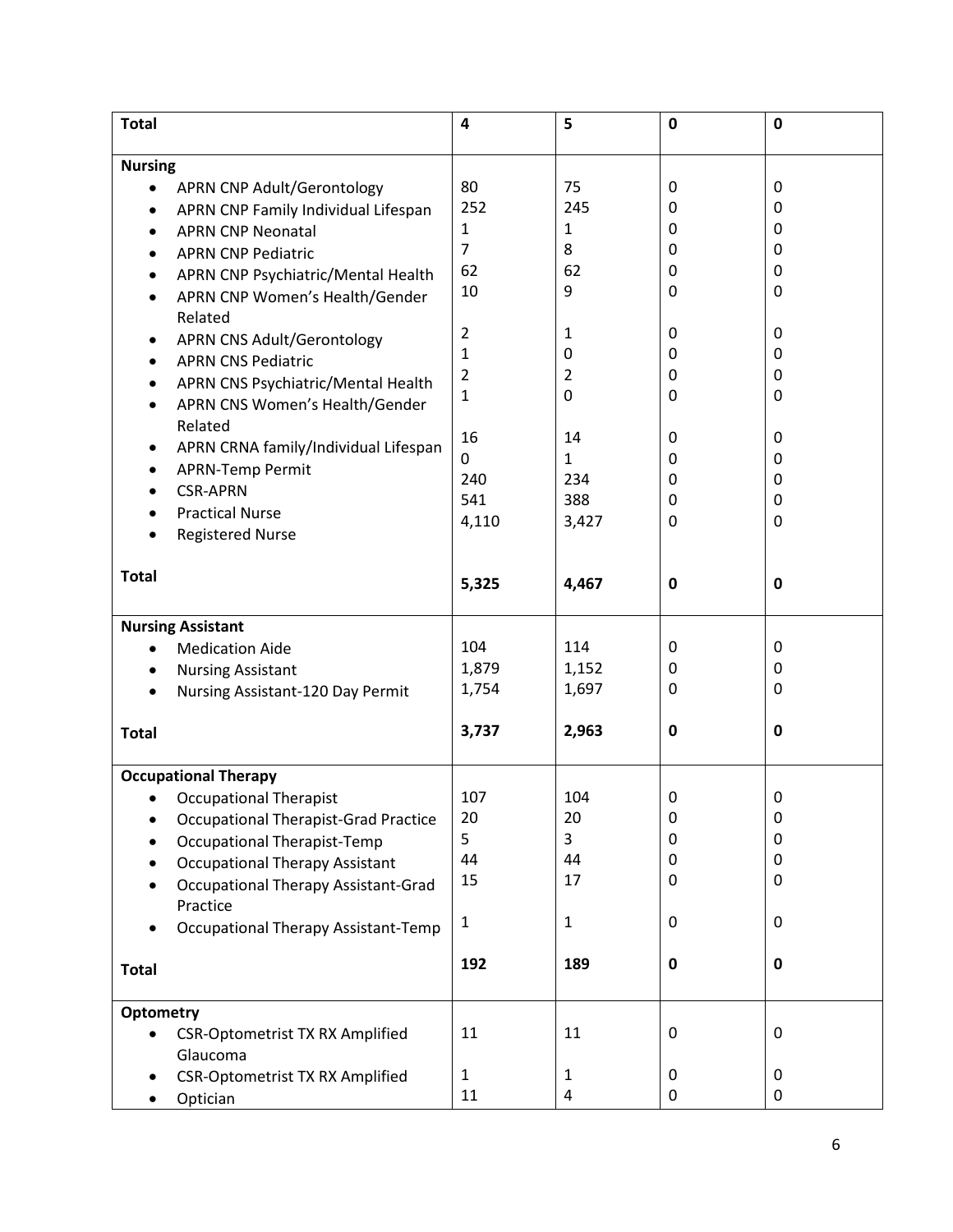| $\bullet$                  | Optometrist-TX RX Amplified               | 6              | 6     | $\mathbf 0$  | $\mathbf 0$ |
|----------------------------|-------------------------------------------|----------------|-------|--------------|-------------|
|                            | Optometrist-TX RX Amplified               | 19             | 18    | $\mathbf 0$  | 0           |
|                            | Glaucoma                                  |                |       |              |             |
|                            |                                           |                |       |              |             |
| Total                      |                                           |                |       |              |             |
|                            |                                           | 48             | 40    | $\pmb{0}$    | 0           |
|                            |                                           |                |       |              |             |
| Pharmacy                   |                                           |                |       |              |             |
| $\bullet$                  | Pharmacist                                | 152            | 140   | $\mathbf{0}$ | 0           |
| $\bullet$                  | <b>Pharmacist Limited -Intern</b>         | 158            | 155   | 0            | 0           |
| $\bullet$                  | Pharmacist-Temp 90-Day License            | 63             | 60    | 0            | 0           |
| $\bullet$                  | Pharmacy Tech I                           | 923            | 884   | 0            | 0           |
| $\bullet$                  | Pharmacy Tech II                          | 165            | 155   | 0            | 0           |
|                            |                                           |                |       |              |             |
| <b>Total</b>               |                                           | 1,461          | 1,394 | $\mathbf 0$  | $\mathbf 0$ |
|                            |                                           |                |       |              |             |
|                            |                                           |                |       |              |             |
| <b>Physical Therapy</b>    |                                           |                |       |              |             |
|                            | <b>Physical Therapist</b>                 | 113            | 112   | 0            | 0           |
| $\bullet$                  | <b>Physical Therapist Assistant</b>       | 46             | 40    | 0            | 0           |
| $\bullet$                  | <b>Physical Therapist Assistant-Grad</b>  | 22             | 22    | 0            | 0           |
|                            | <b>Status</b>                             |                |       |              |             |
|                            |                                           | 30             | 31    | 0            | 0           |
|                            | <b>Physical Therapist-Grad Status</b>     |                |       |              |             |
|                            |                                           | 211            | 205   | 0            | 0           |
| <b>Total</b>               |                                           |                |       |              |             |
|                            |                                           |                |       |              |             |
| Physician                  |                                           |                |       |              |             |
|                            | Allopathic Physician (MD)                 | 857            | 799   | 0            | 0           |
| $\bullet$                  | <b>CSR Allopathic Physician (MD)</b>      | 373            | 359   | 0            | 0           |
|                            | <b>CSR Limited Physician</b>              | 315            | 314   | 0            | 0           |
| $\bullet$                  | <b>CSR Osteopathic Physician (DO)</b>     | 43             | 42    | 0            | 0           |
|                            | <b>CSRX-Temp Post Grad Allopathic</b>     | 7              | 7     | 0            | 0           |
|                            | Physician                                 |                |       |              |             |
|                            | Limited Physician                         | 321            | 320   | 0            | 0           |
|                            | Osteopathic Physician (DO)                | 70             | 68    | 0            | 0           |
|                            | Temp Post Grad Allopathic Physician       | $\overline{7}$ | 7     | 0            | 0           |
|                            |                                           | $\overline{2}$ | 1     | 0            | 0           |
|                            | Volunteer Allopathic Physician            |                |       |              |             |
|                            |                                           | 1,995          | 1,917 | $\bf{0}$     | 0           |
| <b>Total</b>               |                                           |                |       |              |             |
|                            |                                           |                |       |              |             |
| <b>Physician Assistant</b> |                                           |                |       |              |             |
|                            | <b>CSR-Physician Assistant</b>            | 99             | 94    | 0            | $\mathbf 0$ |
|                            | Physician Assistant                       | 133            | 122   | 0            | 0           |
|                            |                                           |                |       |              |             |
| <b>Total</b>               |                                           | 232            | 216   | $\pmb{0}$    | $\mathbf 0$ |
|                            |                                           |                |       |              |             |
| <b>Podiatric Medicine</b>  |                                           |                |       |              |             |
| $\bullet$                  | <b>CSR-Limited Podiatric Registration</b> | 12             | 12    | $\pmb{0}$    | $\pmb{0}$   |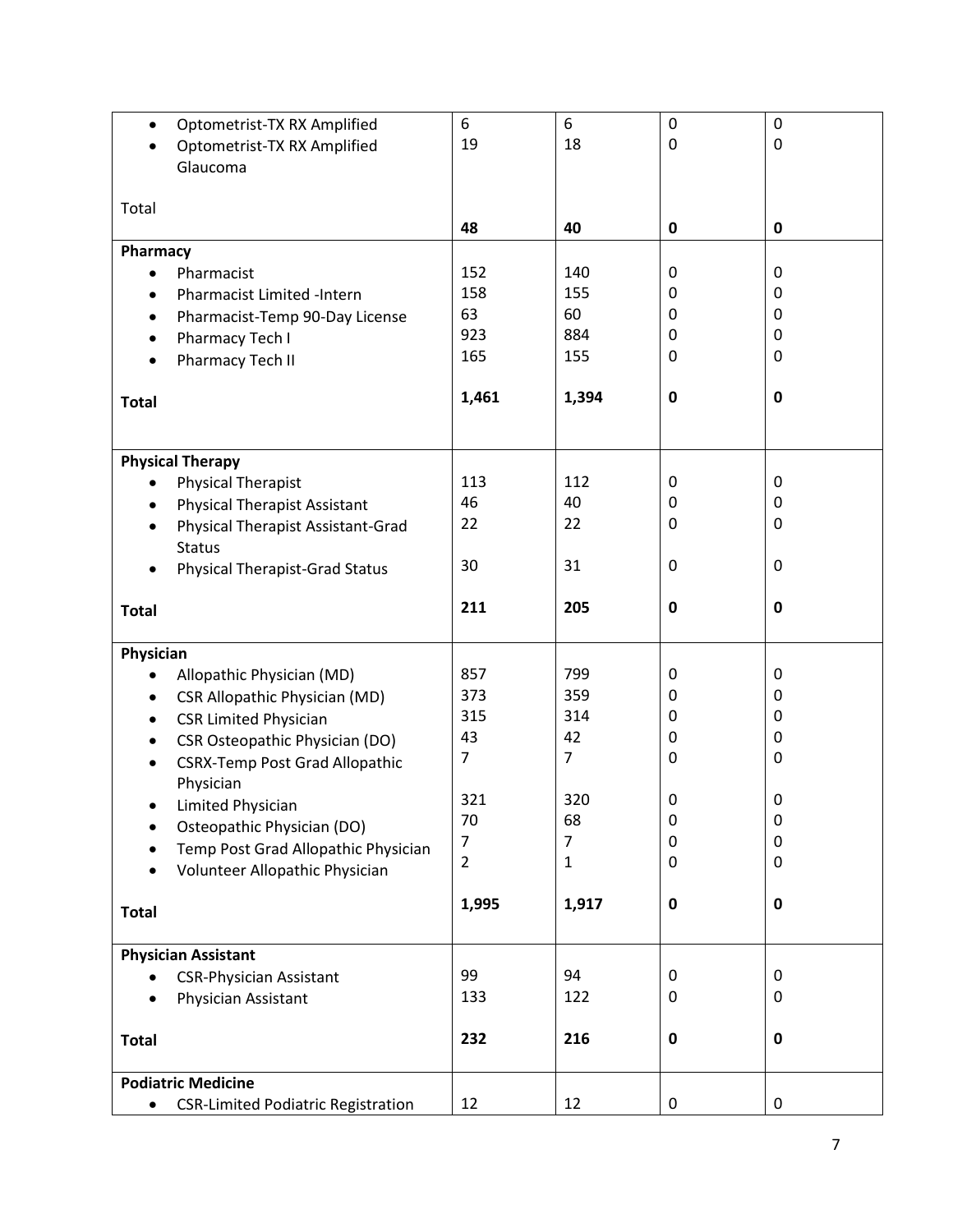| $\bullet$    | <b>CSR Podiatrist</b>                     | 3              | 3              | $\mathbf 0$ | $\mathbf 0$ |  |
|--------------|-------------------------------------------|----------------|----------------|-------------|-------------|--|
| ٠            | Limited Podiatric Registration            | 12             | 12             | $\pmb{0}$   | 0           |  |
| $\bullet$    | Podiatrist                                | 3              | 3              | 0           | 0           |  |
|              |                                           |                |                |             |             |  |
| <b>Total</b> |                                           | 30             | 30             | $\bf{0}$    | $\mathbf 0$ |  |
| Psychology   |                                           |                |                |             |             |  |
| $\bullet$    | Psychologist                              | 131            | 110            | 0           | 0           |  |
| $\bullet$    | <b>Psychologist Trainee</b>               | 24             | 28             | 0           | $\mathbf 0$ |  |
|              |                                           |                |                |             |             |  |
| <b>Total</b> |                                           | 155            | 138            | $\mathbf 0$ | $\mathbf 0$ |  |
|              | <b>Radiologic Technology</b>              |                |                |             |             |  |
| $\bullet$    | <b>NMT Graduate Technologist</b>          | $\mathbf{1}$   | $\mathbf{1}$   | $\mathbf 0$ | $\mathbf 0$ |  |
| $\bullet$    | Nuclear Medicine Technologist             | 6              | 6              | 0           | 0           |  |
| $\bullet$    | RAD Graduate Technologist                 | 27             | 28             | 0           | 0           |  |
| $\bullet$    | <b>Radiation Therapist</b>                | 7              | $\overline{7}$ | 0           | 0           |  |
| ٠            | Radiographer                              | 79             | 82             | 0           | 0           |  |
| $\bullet$    | RT Graduate Technologist                  | $\mathbf{1}$   | $\mathbf{1}$   | 0           | 0           |  |
|              |                                           |                |                |             |             |  |
| <b>Total</b> |                                           | 121            | 125            | 0           | $\mathbf 0$ |  |
|              |                                           |                |                |             |             |  |
|              | <b>Radon Program</b>                      |                |                |             |             |  |
| $\bullet$    | Radon Contractor                          | $\overline{2}$ | $\overline{2}$ | 0           | 0           |  |
| $\bullet$    | Radon Inspector                           | 17             | 17             | 0           | 0           |  |
| ٠            | Radon Supervisor                          | $\overline{2}$ | $\overline{2}$ | 0           | 0           |  |
|              | Radon Worker                              | $\mathbf{1}$   | $\overline{2}$ | 0           | 0           |  |
|              |                                           |                |                |             |             |  |
| <b>Total</b> |                                           | 22             | 23             | $\mathbf 0$ | $\mathbf 0$ |  |
|              | <b>Respiratory Care</b>                   |                |                |             |             |  |
|              | <b>Respiratory Care Practitioner</b>      | 39             | 36             | 0           | 0           |  |
|              | Respiratory Care Practitioner - Grad      | 1              | 1              | 0           | 0           |  |
|              | Stat                                      |                |                |             |             |  |
|              | <b>Respiratory Care Practitioner-Temp</b> | 4              | 5              | $\pmb{0}$   | $\mathbf 0$ |  |
|              |                                           |                |                |             |             |  |
| <b>Total</b> |                                           | 44             | 42             | $\pmb{0}$   | $\mathbf 0$ |  |
|              | <b>Social Worker</b>                      |                |                |             |             |  |
| $\bullet$    | <b>Clinical Social Worker</b>             | 179            | 156            | 0           | 0           |  |
| $\bullet$    | <b>Independent Clinical Social Worker</b> | 261            | 226            | 0           | 0           |  |
|              |                                           |                |                |             |             |  |
| <b>Total</b> |                                           | 440            | 382            | $\pmb{0}$   | $\mathbf 0$ |  |
|              | Speech/Language Pathology/Audiology       |                |                |             |             |  |
|              | Audiologist                               | $\overline{7}$ | $\overline{7}$ | 0           | $\mathbf 0$ |  |
|              | Speech Language Pathologist               | 84             | 83             | $\pmb{0}$   | $\pmb{0}$   |  |